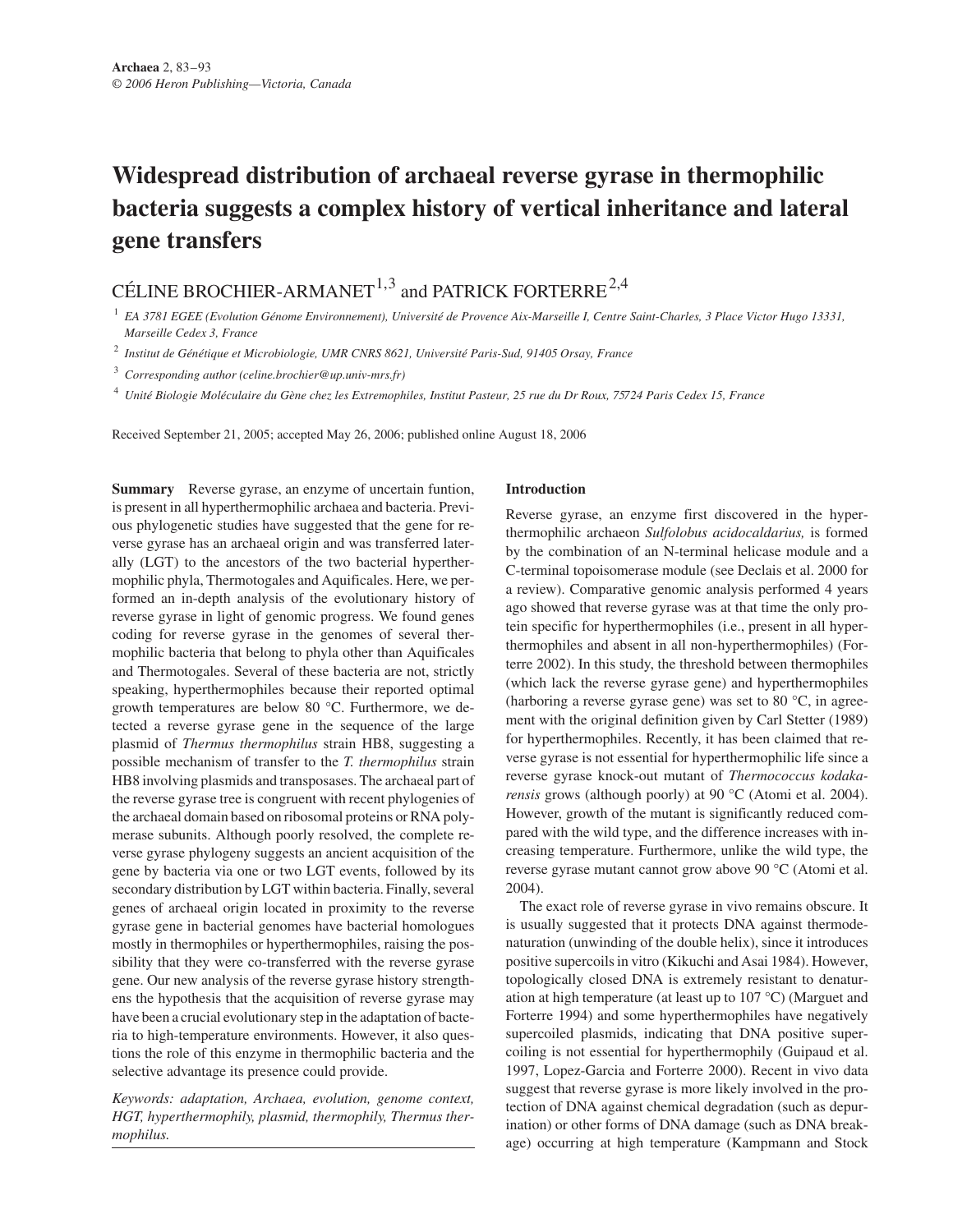2004, Napoli et al. 2004).

The systematic presence of reverse gyrase in hyperthermophiles and its critical role for optimal growth at high temperatures suggest that the origin of this enzyme may have coincided with the appearance of modern hyperthermophilic organisms. The basal position of hyperthermophilic archaea and bacteria in the classical rRNA tree of life has led to the hypothesis that hyperthermophily is an ancestral feature and that the Last Universal Common Ancestor (LUCA) itself was hyperthermophilic (Stetter 1996, Nisbet and Fowler 1996). However, our previous work on reverse gyrase does not support this idea, suggesting instead that reverse gyrase originated in the archaeal domain and was subsequently transferred to the ancestors of Thermotogales and Aquificales (the two bacterial phyla containing hyperthermophiles) by two distinct lateral gene transfer (LGT) events (Forterre et al. 2000, Forterre 2002). This conclusion was inferred from the mixing of archaeal and bacterial lineages in an unrooted reverse gyrase phylogeny, and by the genomic context of bacterial reverse gyrase genes that appeared to be surrounded by genes of potential archaeal origin (Forterre et al. 2000). Other genomic studies have strengthened the hypothesis that the ability of bacterial hyperthemophiles to grow at high temperatures could be a derived trait, whose acquisition was facilitated by extensive LGTs from archaea (Aravind et al. 1998, Nelson et al. 1999, Koonin et al. 2001). The idea that reverse gyrase originated in archaea agrees with the suggestion that all modern archaea derive from a common hyperthermophilic ancestor (Forterre et al. 2002), but that LUCA was either a mesophile or a moderate thermophile (Galtier et al. 1999, Brochier and Philippe 2002).

The analyses reported in our 2002 paper were performed at a time when the number of completely sequenced archaeal and bacterial genomes was still limited (Forterre 2002). In recent years, this number has increased enormously, especially in the bacterial domain (i.e., 27 archaeal and over 327 bacterial genomes are completely sequenced, while 56 archaeal and 987 bacterial genomes are being sequenced, according to the Genomes Online Database http://www.genomesonline.org/). We, thus, performed a new systematic search for reverse gyrase genes in public databases to gain further insight into the evolutionary history of this enzyme and its implication for the origin of hyperthermophiles. This updated analysis revealed the presence of reverse gyrase in several thermophilic bacteria that are not hyperthermophiles, stricto sensu. Most of these bacteria belong to phyla other than Aquificales and Thermotogales. Our phylogenetic analysis suggests a complex history for the reverse gyrase gene, with mostly vertical inheritance in the archaeal domain followed by different LGT events from archaea to bacteria and between different bacterial lineages, or simply between different bacterial lineages.

#### **Materials and methods**

### *Construction of the datasets*

Twenty-two reverse gyrase sequences were retrieved from the

National Center for Biotechnology Information (NCBI) by BLASTP searches in the nonredundant (nr) database at the NCBI (http://www.ncbi.nlm.nih.gov). The sequences of *Sulfurihydrogenibium azorense*, *Caldicellulosiruptor saccharolyticus*, *Dictyoglomus thermophilum*, *Thermodesulfobacterium commune* and *Thermotoga neapolitana* were obtained by TBLASTN searches (Altschul et al. 1990) from the ongoing NCBI genome project database and the *Thermococcus gammatolerans* reverse gyrase sequence was obtained from Yvan Zivanovic and Fabrice Confalonieri (Université Paris-Sud, personal communication). No reverse gyrase sequence from the environmental database was found by TBLASTN searches (Altschul et al. 1990). The 32 sequences were aligned with the CLUSTAL W program (Thompson et al. 1994). The alignment was manually refined using the MUST package (Philippe 1993). Regions where alignment was ambiguous were removed and a total of 651 positions were finally kept for phylogenetic reconstruction.

The same approach was used to reconstruct the other datasets.

#### *Phylogenetic analyses*

Maximum likelihood (ML) phylogenetic analyses were performed by PHYML (Guindon and Gascuel 2003) using a JTT model with a gamma correction (eight discrete classes, an estimated alpha parameter and an estimated proportion of invariant sites). Bootstrap analyses (1000 replicates) were performed using PHYML. Bayesian analyses were performed using MrBayes v.3.0b4 (Ronquist and Huelsenbeck 2003) with a mixed model of amino acid substitution and a gamma correction (eight discrete categories plus a proportion of invariant sites) to take into account among-site rate variations. MrBayes was run with four chains for 1 million generations and trees were sampled every 100 generations. To construct the consensus tree, the first 1500 trees were discarded as ''burnin.''

All the datasets and the phylogenetic trees are available on request from C. Brochier-Armanet.

### *Genomic context analysis*

We retrieved the list of the ten open reading frames (ORFs) surrounding the reverse gyrase genes from the complete genomes at the NCBI. For each ORF, we performed BLASTP searches (Altschul et al. 1990) to determine the nature of the closest BLAST hit (archaeal, eukaryal or bacterial). Next, the taxonomic distribution of the BLASTP output homologues was manually examined to classify the ORF into one of three categories: ORF having (1) archaeal homologues only; (2) bacterial homologues only; and (3) both archaeal and bacterial homologues.

## **Results and discussion**

## *New homologues of reverse gyrase*

Our screening for reverse gyrase genes by BLASTP in the nr database and by TBLASTN in the microbial genomes data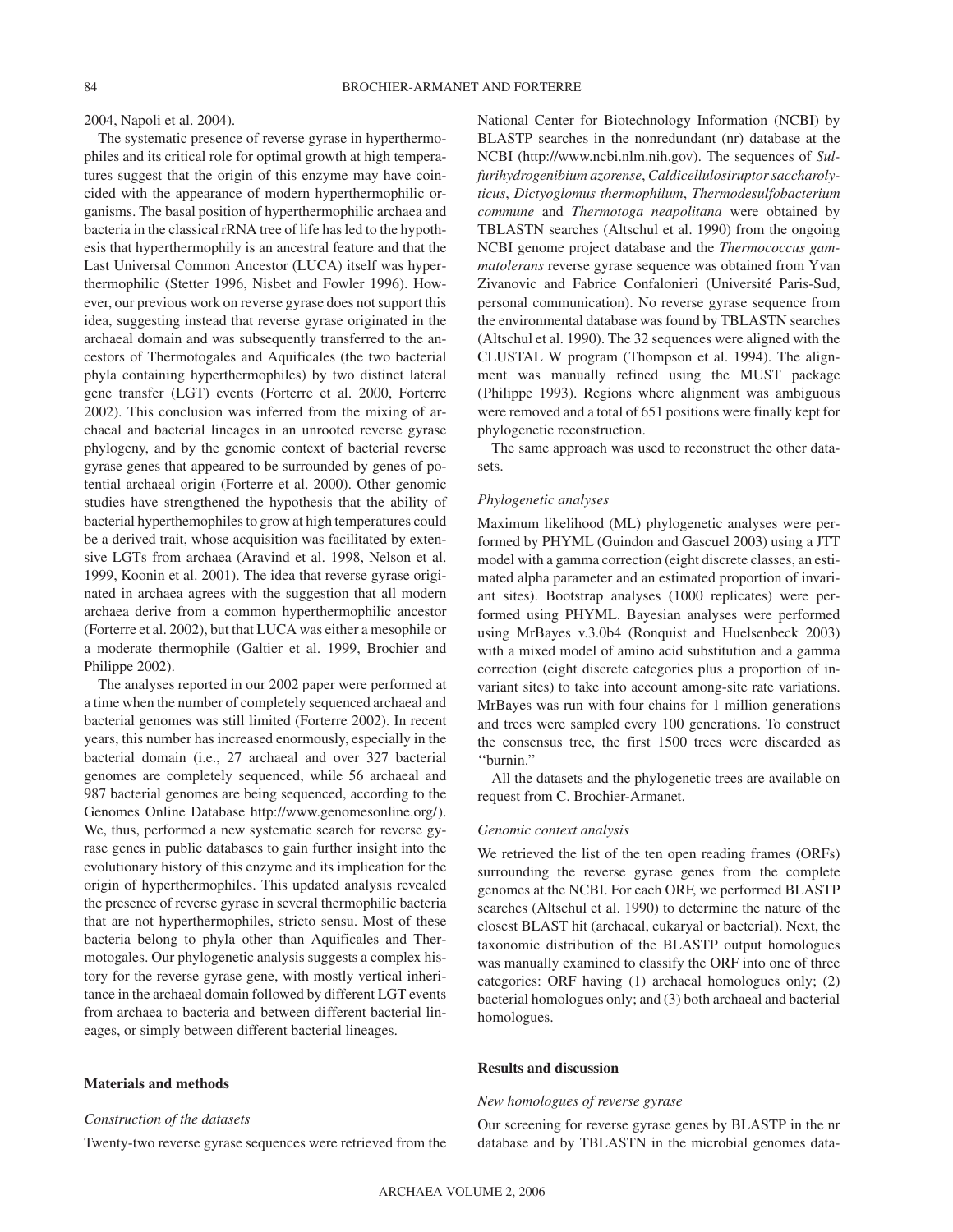base at the NCBI, revealed reverse gyrase genes in the genomes of three recently sequenced hyperthermophilic archaea, *Nanoarchaeum equitans*, *Thermococcus gammatolerans* and *Thermococcus kodakarensis* and in 11 bacteria, *Thermoanaerobacter tengcongensis*, *Thermodesulfobacterium commune*, five Thermotogales (*T. neapolitana*, *Thermotoga petrophila*, *Thermotoga naphthophila* and two *Thermotoga* sp.), *Thermus thermophilus* strain HB8, *S. azorense*, *Dictyoglomus thermophilum* and *Caldicellulosiruptor saccharolyticus*. Some of these bacteria are borderline hyperthermophilic, because their optimal growth temperature is close to 80 °C (Table 1) and they can grow above this temperature. However, several others (*C. saccharolyticus, S. azorense, T. commune* and *T. thermophilus* HB8*)* have maximum growing temperatures well below the 80 °C theoretical threshold (Table 1). This indicates that reverse gyrase can no longer be considered as a specific hyperthermophilic protein stricto sensu. However, it remains present in all hyperthermophiles without exception, whereas it is dispensable in thermophilic bacteria and archaea, e.g., *T. thermophilus* strain HB27 and *Methanothermobacter thermoautotrophicum* lack reverse gyrase. The presence of reverse gyrase genes in several thermophilic bacterial genomes was not surprising because reverse gyrase activity has been detected previously in crude extracts of several thermophilic (but not hyperthermophilic) bacteria (Bouthier de la tour et al. 1991). However, the phylogenomic distribution of reverse gyrase still strongly suggests a critical role for this enzyme at high temperatures because we detected no reverse gyrase gene in any mesophilic bacteria or archaea, even though several hundred mesophilic prokaryotic genomes are now available. The present analysis indicates that bacterial reverse gyrases (previously known in only two phyla, Thermotogales and Aquificales, that include mostly thermophilic or hyperthermophilic species) are more widespread in the bacterial domain than previously thought, occurring in four other bacterial phyla; namely, the Firmicutes (*Thermoanaerobacter tengcongensis* and *Caldicellulosiruptor saccharolyticus*), the Thermodesulfobacteria (*T. commune),* the Dictyoglomales (*Dictyoglomus thermophilum*) and the *Thermus*/*Deinococcus* group (*T. thermophilus* strain HB8) (Table 1). Unlike the Thermotogales and Aquificales, the Firmicutes appear to be almost entirely mesophilic: *Thermoanaerobacter tengcongensis* and *Caldicellulosiruptor saccharolyticus* being the only members of the phylum containing reverse gyrase out of 198 strains whose genomes have been sequenced.

The discovery of a gene coding for a reverse gyrase in *T. thermophilus* strain HB8 was unexpected, because no reverse gyrase gene was found in the genome of its close relative *T. thermophilus* strain HB27 (Henne et al. 2004). The reverse gyrase of the *T. thermophilus* strain HB8 is encoded by a large plasmid closely related to the plasmid, pTT27, of Strain HB27. To our knowledge, this is the first report of a plasmid carrying a gene encoding reverse gyrase. Although *T. thermophilus* HB8 harbors a reverse gyrase, it was shown previously that cell-free extracts of this strain do not exhibit reverse gyrase activity, and the small plasmid pTT8 present in *T. thermophilus* HB8 is negatively supercoiled (Charbonnier and Forterre 1994). This indicates that, if the reverse gyrase is functional, the regular gyrase present predominates in determining the intracellular topological state of DNA in *T. thermophilus* HB8, as previously shown in *Thermotoga maritima* and *Archaeoglobus fulgidus* (Guipaud et al. 1997, Lopez-Garcia and Forterre 2000). TBLASTN analyses against the pTT27 plasmid of strain HB27 revealed a 126-amino-acid-long hypothetical protein, located at the TTP0124 locus, almost identical to the C-terminal end of reverse gyrase encoded by the large plasmid of strain HB8 (Figure 1; Appendix 1). This indicates that reverse gyrase was probably encoded in the ancestor of the two plasmids and then partially deleted in the large plasmid present in strain HB27. Despite accurate searches, we found no region in the large plasmid (or in the chromosome) of strain HB27 corresponding to the N-terminus of reverse gyrase. The flanking regions around these reverse gyrase gene sequences and the TTP0124 loci are poorly conserved between the two plasmids (Figure 1), despite the close relationship between their host strains. This suggests that these regions are prone to recombination/rearrangement events that could have been facilitated by the large number of transposases encoded by these plasmids (not shown). These transposases belong to a few families with representatives in both bacterial and archaeal genomes (not shown), indicating that they could have been involved in the transfer of the reverse gyrase gene, between either archaea and bacteria or different bacterial lineages. It should be interesting to compare the two strains of *T. thermophilus*, HB8 and HB27, to study the exact function of reverse gyrase in vivo, because only one of these closely related strains contains a potentially functional reverse gyrase.

# *Phylogeny of the reverse gyrase*

Archaeal and bacterial reverse gyrases form two groups (albeit weakly supported, bootstrap value (BV) = 28% and posterior probability (PP) =  $0.56$ ) separated by a very short branch in our ML (Figure 2) and Bayesian (not shown) phylogenetic trees of the 32 reverse gyrase sequences. A previous phylogenetic analysis suggested that reverse gyrase genes were independently acquired twice by bacteria, because *T. maritima* and *Aquifex aeolicus*sequences emerged within the Crenarchaeota and Euryarchaeota, respectively (Forterre et al. 2000). In our new phylogeny (Figure 2), bacterial and archaeal reverse gyrases are now both monophyletic. The relationships between archaeal reverse gyrases, albeit poorly supported, appeared to be in agreement with those observed in ribosomal and transcription protein concatenation trees, or in transcription protein concatenation trees alone (Brochier et al. 2005*a*, 2005*b*). The Crenarchaeota/Euryarchaeota dichotomy is recovered as well as the emerging order of various lineages within the two phyla: *Pyrobaculum aerophilum* emerges first in the crenarchaeotal part of the tree, followed by the separation of *Aeropyrum pernix* and Sulfolobales, whereas Thermococcales plus *Nanoarchaeum equitans* are the first emerging Euryarchaeota, followed by the separation of the *A. fulgidus* and the methanogens Class I (Bapteste et al. 2005). This tree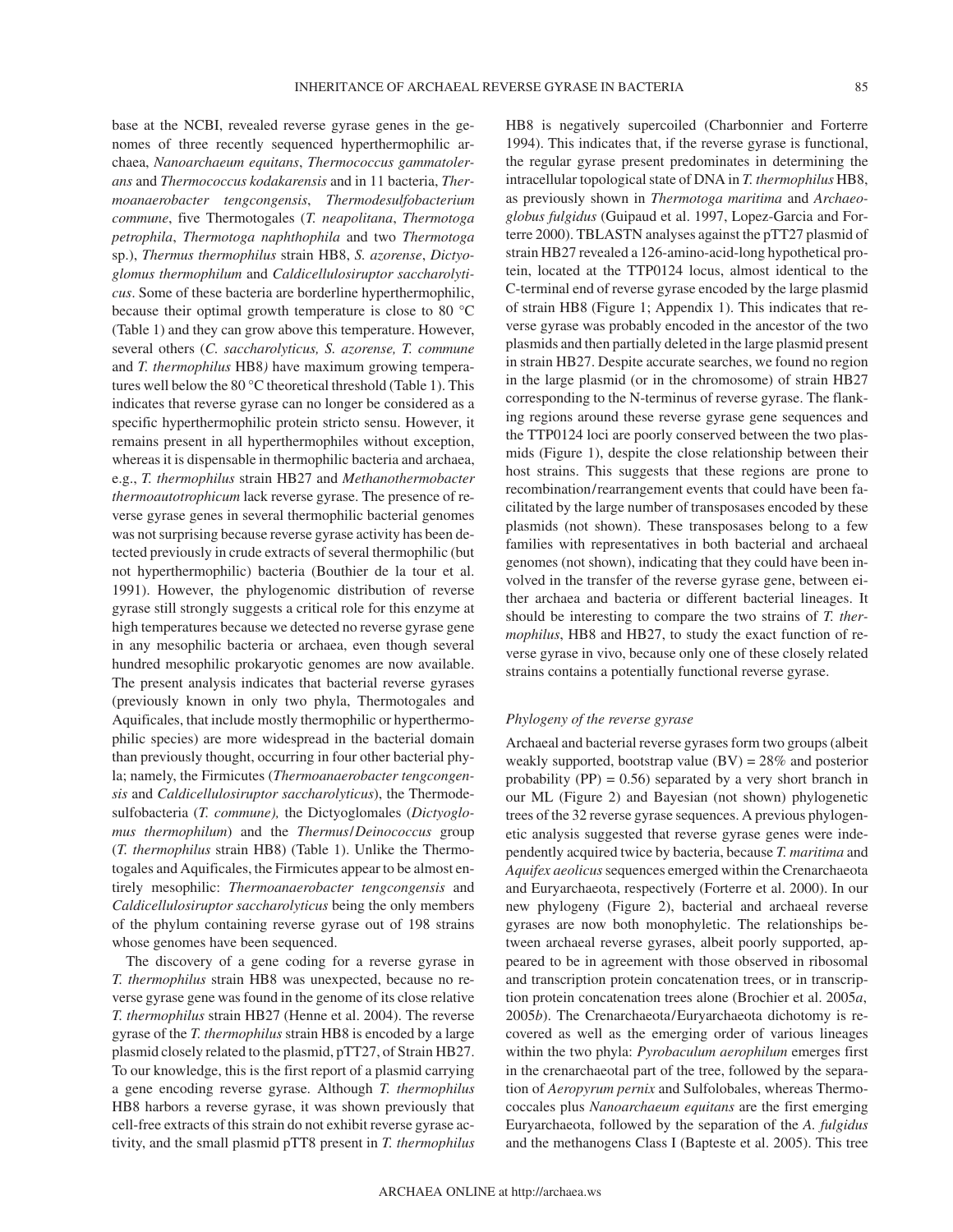|    | ۰.  |
|----|-----|
|    |     |
| ×, |     |
|    |     |
| 5  | i   |
| ٠  | I   |
| ٠  | . . |
| т. |     |
|    |     |

| Organism                                  | Taxonomic affiliation                                                                                                              | Top       | Range Locus |                           | Length    | Remarks                           |
|-------------------------------------------|------------------------------------------------------------------------------------------------------------------------------------|-----------|-------------|---------------------------|-----------|-----------------------------------|
| Aeropyrum pernix K1                       | Archaea; Crenarchaeota; Thermoprotei;<br>Desulfurococcales; Desulfurococcaceae                                                     | $90 - 95$ | Н           | APE1376/APE1340 1222/1376 |           |                                   |
| Aquifex aeolicus VF5                      | Bacteria; Aquificae; Aquificales;<br>Aquificaceae                                                                                  | 96        | H           | AQ886/AQ1159              | 1146/1177 |                                   |
| Archaeoglobus fulgidus<br><b>DSM 4304</b> | Archaea; Euryarchaeota; Archaeoglobi;<br>Archaeoglobales; Archaeoglobaceae                                                         | 83        | H           | AF1024                    | 1054      |                                   |
| Caldicellulosiruptor<br>saccharolyticus   | Bacteria; Firmicutes; Clostridia;<br>Syntrophomonadaceae; Caldicellulosiruptor                                                     | 65        | $\mathbf T$ | Incomplete                | 1121      |                                   |
| Dictyoglomus thermo-<br>philum $H-6-12*$  | Bacteria; Dictyoglomi; Dictyoglomales;<br>Dictyoglomaceae                                                                          | 78        | T           | Incomplete                | 1210      |                                   |
| Methanocaldococcus<br>jannaschii DSM 2661 | Archaea; Euryarchaeota; Methanococci;<br>Methanococcales; Methanocaldococcaceae                                                    | 85        | Н           | MJ1512                    | 1613      | Intein-containing                 |
| Methanopyrus kandleri<br>AV19             | Archaea; Euryarchaeota; Methanopyri;<br>Methanopyrales; Methanopyraceae                                                            | 98        | H           | MK0049/MK0289             | 1221/358  | B/A subunit                       |
| Nanoarchaeum equitans<br>$Kin4-M*$        | Archaea; Nanoarchaeota                                                                                                             | 90        | H           | NEQ318/NEQ434             | 701/575   | Topoisomerase/<br>helicase domain |
| str. IM2                                  | Pyrobaculum aerophilum Archaea; Crenarchaeota; Thermoprotei;<br>Thermoproteales; Thermoproteaceae                                  | 100       | H           | <b>PAE1108</b>            | 1228      |                                   |
| Pyrococcus abyssi GE5                     | Archaea; Euryarchaeota; Thermococci;<br>Thermococcales; Thermococcaceae                                                            | 103       | Н           | PAB2423                   | 1214      |                                   |
| Pyrococcus furiosus<br><b>DSM 3638</b>    | Archaea; Euryarchaeota; Thermococci;<br>Thermococcales; Thermococcaceae                                                            | 100       | Н           | PF0495                    | 1214      |                                   |
| Pyrococcus horikoshii<br>OT3              | Archaea; Euryarchaeota; Thermococci;<br>Thermococcales; Thermococcaceae                                                            | 98        | Н           | <b>PH0800</b>             | 1624      | Intein-containing                 |
| Sulfolobus acido-<br>caldarius            | Archaea; Crenarchaeota; Thermoprotei;<br>Sulfolobales; Sulfolobaceae                                                               | $70 - 75$ | T           | Incomplete                | 1248      |                                   |
| Sulfolobus shibatae                       | Archaea; Crenarchaeota; Thermoprotei;<br>Sulfolobales; Sulfolobaceae                                                               | $75 - 80$ | H           | Incomplete                | 1166      |                                   |
| Sulfolobus solfataricus<br>P <sub>2</sub> | Archaea; Crenarchaeota; Thermoprotei;<br>Sulfolobales; Sulfolobaceae                                                               | 85        | H           | SSO0963/SSO0420 1166/1242 |           |                                   |
| Sulfolobus tokodaii str. 7                | Archaea; Crenarchaeota; Thermoprotei;<br>Sulfolobales; Sulfolobaceae                                                               | 80        | Н           | ST0374/ST1290             | 1233/1156 |                                   |
| Sulfurihydrogenibium<br>azorense Az-Fu1*  | Bacteria; Aquificae; Aquificales;<br>Hydrogenothermaceae                                                                           | 68        | T           | Incomplete                | 1200      |                                   |
| Thermoanaerobacter<br>tengcongensis MB4*  | Bacteria; Firmicutes; Clostridia; Thermoan-<br>aerobacteriales; Thermoanaerobacteriaceae                                           | 75        | T           | <b>TTE1745</b>            | 1117      |                                   |
| Thermococcus<br>gammatolerans*            | Archaea; Euryarchaeota; Thermococci;<br>Thermococcales; Thermococcaceae                                                            | 88        | H           | Incomplete                | 1226      |                                   |
| Thermococcus koda-<br>karaensis KOD1*     | Archaea; Euryarchaeota; Thermococci;<br>Thermococcales; Thermococcaceae                                                            | 85        | H           | Incomplete                | 1711      | Intein-containing                 |
|                                           | Thermodesulfobacterium Bacteria; Thermodesulfobacteria; Thermode-<br>commune DSM 2178* sulfobacteriales; Thermodesulfobacteriaceae | 70        | $\mathbf T$ | Incomplete                | 1200      |                                   |
| Thermotoga maritima<br>MSB8               | Bacteria; Thermotogae; Thermotogales;<br>Thermotogaceae                                                                            | 80        | H           | TM0173                    | 1104      |                                   |
|                                           | Thermotoga naphthoplia Bacteria; Thermotogae; Thermotogales;<br>Thermotogaceae                                                     | 80        | H           | Incomplete                | 1104      |                                   |
| Thermotoga neapolitana<br>DSM 4359*       | Bacteria; Thermotogae; Thermotogales;<br>Thermotogaceae                                                                            | $70 - 75$ | T           | Incomplete                | 1209      |                                   |
| Thermotoga petrophila                     | Bacteria; Thermotogae; Thermotogales;<br>Thermotogaceae                                                                            | 80        | Н           | Incomplete                | 1104      |                                   |
| Thermus thermophilus<br>$HB8*$            | Bacteria; Deinococcus-Thermus; Deino-<br>cocci; Thermales; Thermaceae                                                              | 68        | T           | TTHB172                   | 1116      | Gene localized<br>on a plasmid    |

Table 1. Prokaryotes containing a gene coding for the reverse gyrase. The asterisk (\*) indicates a new reverse gyrase found since our last study in 2002. Abbreviations:  $T =$  thermophilic; and  $H =$  hyperthermophilic.

suggests also that one duplication of the reverse gyrase gene occurred in the ancestor of hyperthermophilic Crenarchaea and that one of the two copies was subsequently lost in both *P. aerophilum* and *S. acidocaldarius*, because only one copy of the reverse gyrase gene is found in the completely sequenced genomes of these archaea (Figure 2).

The reverse gyrase of the archaeon *Nanoarchaeum equitans* is atypical because its two modules (helicase and topoisomer-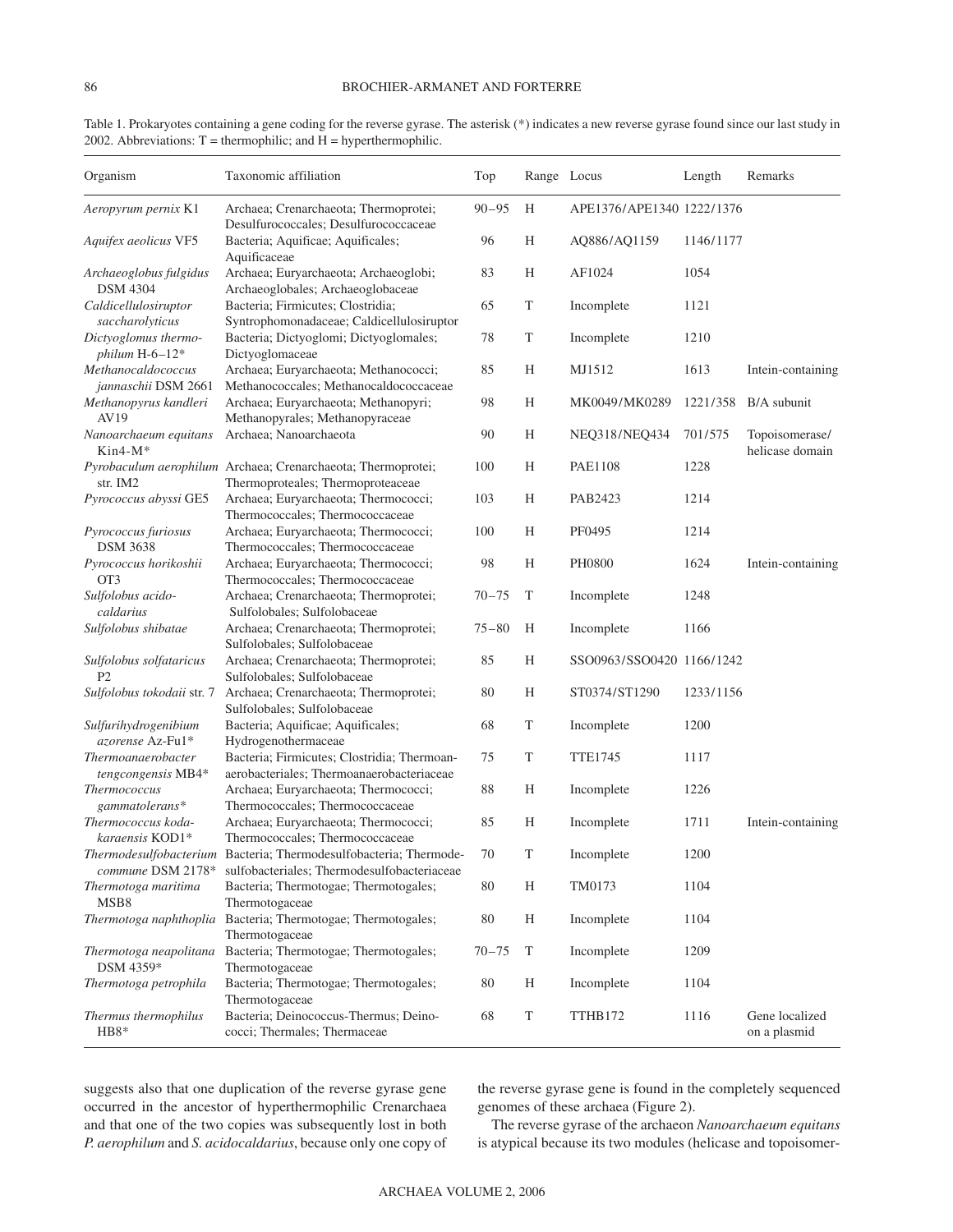

Figure 1. Genomic organization of the regions surrounding reverse gyrase genes. Blue boxes indicate genes having exclusively bacterial or bacterial and eukaryotic homologues; pink boxes indicate genes having exclusively archaeal or archaeal and eukaryotic homologues; yellow boxes indicate genes having both archaeal and bacterial homologues; and empty boxes indicate genes with homologues in the three domains of life. The color of the box frames indicates the nature of each gene's closest homologue by BLASTP searches (blue = bacterial; and pink = archaeal). Large boxes with the same color surrounding genomic fragments indicate regions sharing homologous genes. The scale bar represents approximately 1000 nucleotides. Gene name abbreviations: T-atp-b = ABC transporter, ATP-binding protein (COG1131); HP1 = hypothetical protein (COG1590); pflae = pyruvate-formate lyase-activating enzyme (COG1180); dcd\_1 = deoxycytidine deaminase (COG0717); HP2 = uncharacterized membrane protein (COG3174); HP3 = hypothetical protein (COG2433); TopoI = DNA topoisomerase I (COG0550); HP4 = predicted transcriptional regulators (COG1378); HP5 = uncharacterized Zn-finger containing protein (COG1645); args = arginase 1-like protein  $(COG0010)$ ; met $10+$  = met $-10+$  protein  $(COG2520)$ ; HP6 = uncharacterized membrane-associated protein/domain  $(COG2512)$ ; HP7 = predicted DNA-binding proteins with PD1-like DNA-binding motif (COG1661); HP8 = predicted amidohydrolase (COG0388); re1 = DNA-directed RNA polymerase, subunit E (COG1095); re = DNA-directed RNA polymerase, subunit E (COG2093); HP9 = hypothetical protein (COG1909); ppd = phosphonopyruvate decarboxylase (COG3635); ter = transitional endoplasmic reticulum ATPase (COG0464); s25 = SSU ribosomal protein S25E (COG4901); HP10 = membrane protein implicated in regulation of membrane protease activity (COG1585); HP11 = predicted transcriptional regulators containing the CopG/Arc/MetJ DNA-binding domain (COG3609); pim = protein L-isoaspartate methyltransferase (COG2519); rad25 = DNA repair protein rad56 (COG1061); Alba = archaeal DNA-binding protein (COG1581); atp-heli = ATP-dependent helicase (COG1201); HP12 = hypothetical protein (COG1690); Deoxy = deoxyhypusine synthase (COG1899); TopoVIB = DNA topoisomerase VI subunit B (COG1389); LeuS = leucyl-tRNA synthetase (COG0495); sahH = adenosylhomocysteinase (COG0499); HP13 = hypothetical protein (COG1578); HP14 = predicted metal-dependent membrane protease (COG1266); HP15 = hypothetical protein (COG1604); and HP16 = hypothetical protein (COG1458).

ase) are encoded by distinct, non-contiguous genes (Waters et al. 2003). It was suggested that this organization may correspond to the ancestral form of reverse gyrase, according to the early emergence of *N. equitans* at the base of the archaeal domain in both SSU rRNA (Huber et al. 2002) and concatenated ribosomal protein trees (Waters et al. 2003). However, this archaeon emerged as a sister group of Thermococcales in the reverse gyrase tree ( $BV = 75\%$  and  $PP = 0.99$ , Figure 2) in agreement with a revised position of *N. equitans* based on a recent and more refined phylogenetic analysis of a concatenation of ribosomal proteins (Brochier et al. 2005*b*). The same position was observed in the phylogenies restricted to the helicase domain or to the topoisomerase domain (not shown). This result suggests that the presence of two distinct genes coding the reverse gyrase in *N. equitans* is not a plesiomorphy (ancestral character state) but rather an apomorphy (derived character state) that likely resulted in a secondary split event specific to the *N. equitans* lineages (as observed for *M. kandleri*).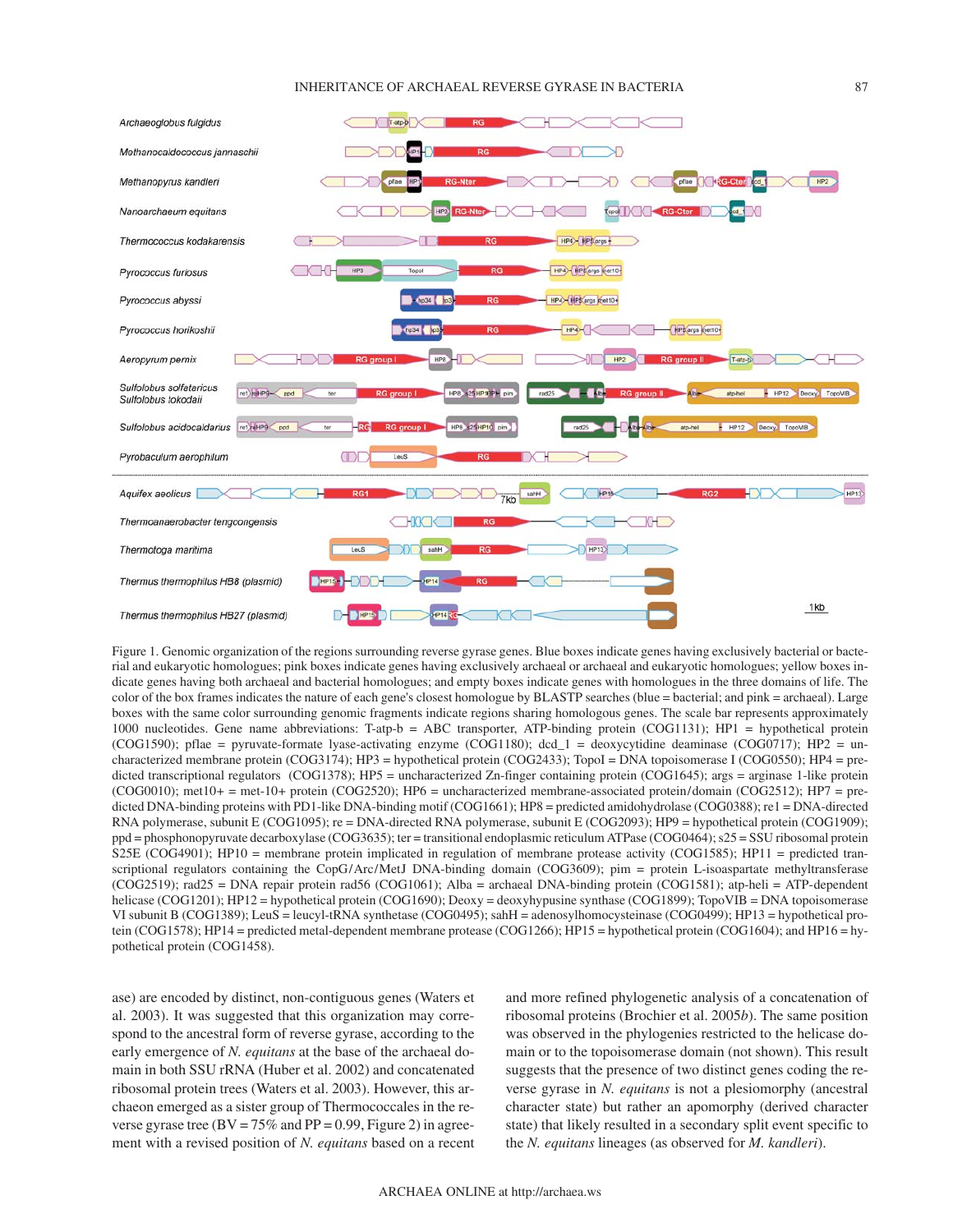

Figure 2. Maximum likelihood unrooted phylogenetic tree of reverse gyrase. The tree was calculated by PHYML (JTT model, gamma correction (eight discrete classes), an estimated alpha parameter and an estimation of the proportion of invariant positions). Numbers > 0 at nodes are bootstrap values calculated from 1000 replicates by PHYML and numbers < 0 are posterior probabilities computed by MrBayes. The scale bar represents the number of substitutions per site, and (a) *Thermotoga naphthophila* (CA144289); (b) *Thermotoga maritima* (O51934); and (c) *Thermotoga petrophila* (CA144306).

As in our previous analysis, the bacterial reverse gyrase sequences fall into two clusters, Group I and Group II, supported by high bootstrap values and posterior probabilities  $(BV =$ 94% and  $PP = 1.0$  and  $BV = 100\%$  and  $PP = 1.0$ , respectively). Group I is composed of the two copies of *A. aeolicus* reverse gyrase and those of *T. commune*, *T. thermophilus*, *D. thermophilum* and *S. azorense*, whereas Group II clusters the reverse gyrases of the six Thermotogales (i.e., *T. maritima*, *T. neapolitana*, *T. petrophila*, *T. naphthophila* and the two *Thermotaga* sp.) and the two Clostridiales (*T. tengcongensis* and *C. saccharolyticus*).

The monophyly of archaeal and bacterial reverse gyrases in our new tree is consistent with the idea of a thermophilic or hyperthermophilic last common ancestor of bacteria and archaea containing a reverse gyrase-coding gene; the loss of the reverse gyrase-coding gene occurring secondarily in some thermophilic species and in all mesophilic species. However, in contradiction with this hypothesis, it should be noticed that the distances between archaeal and bacterial reverse gyrase sequences are not significantly higher on the average than those between archaeal reverse gyrases or between bacterial reverse gyrases (average distances of 1.3; 1.1 and 0.9 substitutions per site, respectively). In other words, there are not two canonical versions of reverse gyrase, one bacterial and one archaeal, stricto sensu (Woese et al. 2000), but only a single version. Indeed, the monophyly of each domain is only weakly supported  $(BV = 28\%$  and PP = 0.56). In our opinion, given the short size of the branch separating the two domains, it is unlikely that bacterial and archaeal reverse gyrases originated by speciation from an ancestral reverse gyrase present in the last common ancestor of archaea and bacteria, and we still favor the idea that reverse gyrase originated first in one of the two prokaryotic domains and was transferred later on to the other.

The hypothesis of a transfer from archaea to bacteria is supported by the contrast between the classical phylogeny observed for the archaeal part of the tree and the unusual aspect of the bacterial part. Whereas the archaeal reverse gyrase tree is similar to the canonical 16S rRNA, ribosomal protein or RNA polymerase subunit trees, the bacterial reverse gyrase tree is atypical by virtue of the unusual and well supported bacterial relationships inside the two reverse gyrase clusters (especially inside Group I). In our opinion, these relationships are better explained if we suppose that one of a small number of LGTs from archaea was followed by redistribution as a con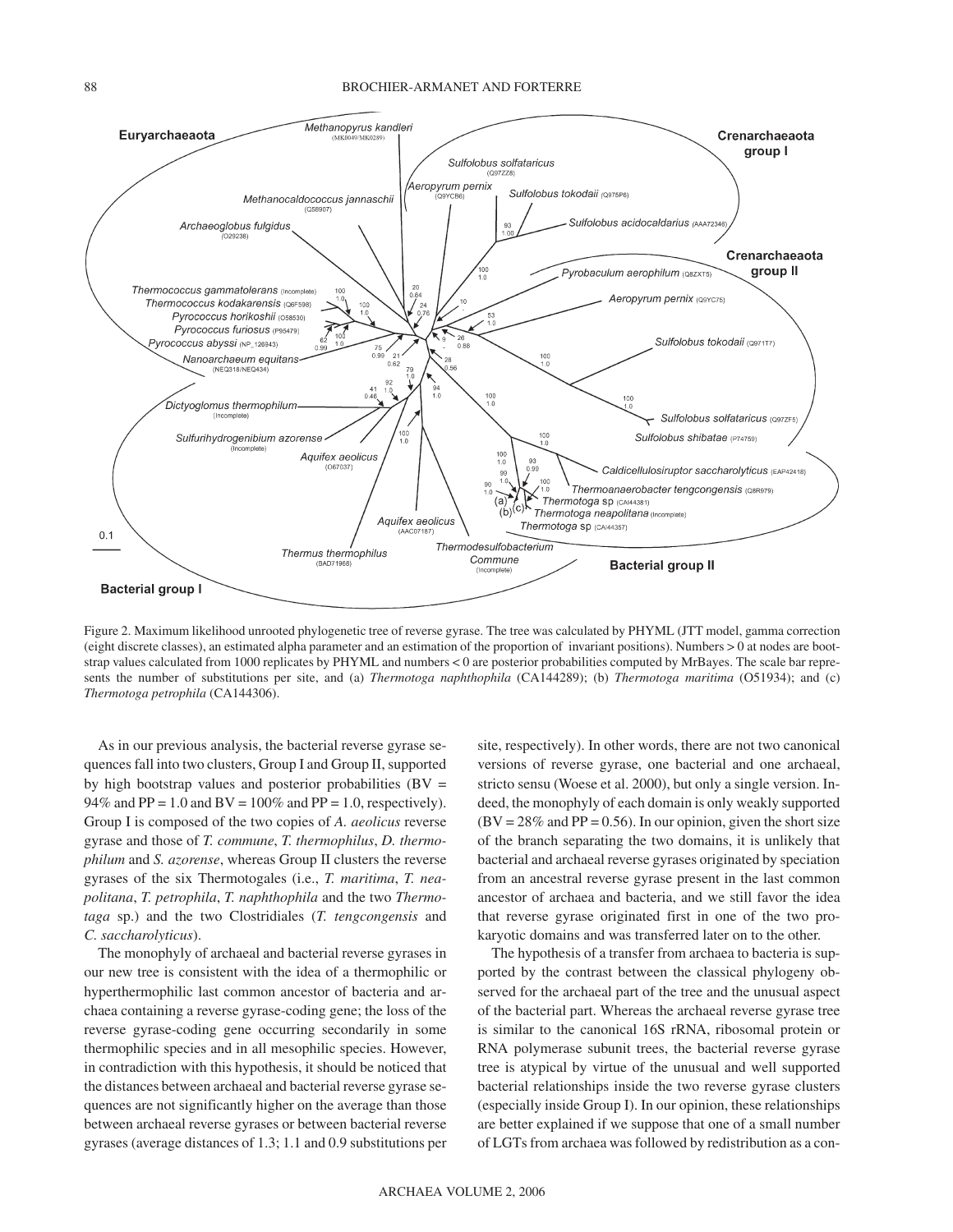sequence of a few LGT events between bacterial lineages, rather than a single acquisition from the bacterial ancestor followed by strict vertical inheritance and numerous secondary losses. In particular, it is striking that the two copies of *A. aeolicus* reverse gyrase are no longer clustered together in our new phylogeny, but are instead grouped with reverse gyrases from species belonging to different bacterial phyla (i.e., *D. thermophilum*, *T. commune* and *T. thermophilus*). This can be explained by either an early duplication of the reverse gyrase gene in an Aquificales ancestor, followed by independent LGTs of each copy in different bacteria, or by two independent acquisitions.

#### *Genomic context analysis of reverse gyrase genes*

Based on best BLAST hit analyses, it was previously reported that the genomes of *T. maritima* and *A. aeolicus* contained genes coding for reverse gyrases, which were surrounded by genes of possible archaeal origin, supporting the hypothesis that they were recruited via LGTs from the Archaea (Forterre et al. 2000). In this study, we performed a more accurate and systematic analysis of the genome context in both archaea and bacteria for all the reverse gyrase genes detected (Figure 1). A rapid screening revealed that the genome context around the archaeal reverse gyrase genes is not conserved, except for closely related species. However, whereas the genomic context is well conserved in Sulfolobales (except for the loss of the reverse gyrase gene (Group II) in *S. acidocaldarius*), important rearrangements can already be observed between the four Thermococcales. The non-conservation of the reverse gyrase gene context suggests the absence of selective pressures for functional or regulatory purposes. However, despite the rapid genome shuffling around reverse gyrase genes, in several species we found a few conserved genes whose presence fits well with the reverse gyrase phylogeny. This is the case for the presence of the hypothetical protein 1 (HP1, COG1590, Figure 1) around the *Methanopyrus kandleri* and *Methanocaldococcus jannaschii* reverse gyrase genes that support the clustering of those two archaea in the phylogeny (Figure 2)*.* The presence of hypothetical protein 8 (HP8, COG0388, Figure 1) supports the clustering of the Group I reverse gyrase genes found in *A. pernix* and *Sulfolobus* species (Figure 2), whereas the presence of the Type IA DNA topoisomerase and the hypothetical proteins 3 (TopoI, COG 0550 and HP3, COG2433, Figure 1) supports the grouping together of *N. equitans* and Thermococcales (Figure 2). Finally, the presence of two other genes, T-atp-b (COG 1131) and dcd1 (COG0717), in the reverse gyrase genomic contexts of species that do not form a clade in our tree (*A. pernix*, *M. kandleri* and *N. equitans*) can be easily explained if these genes were in the genomic context of reverse gyrase gene in the common ancestor of the three species. We found one gene (leuS) present both in the genome context of a crenarchaeon, *P. aerophilum*, and of a bacterium, *T. maritima*. This could indicate that reverse gyrase from the bacterial Group II originated from a crenarchaeon, as suggested in our previous work (Forterre et al. 2000). We are aware that these conjectures from genome context analysis are weak, especially if the contexts evolve rapidly, as is likely the case here.

However, we feel that they are worth mentioning because their existence suggests that the sequencing of more archaeal genomes should permit us to test their validity by making links between the genomic context of species whose genomes are presently available.

The eight genes of possible archaeal origin identified by BLAST analyses in our previous analysis around the *T. maritima* and *A. aeolicus* reverse gyrase genes were again recovered because, despite the much higher number of genomic sequences in current databases, they still have an archaeal homologue as closest hit in BLASTP searches (Figure 1). We also identified three genes of possible archaeal origin surrounding the reverse gyrase gene of *T. tengcongensis*. Although we could detect some genes with a closest bacterial hit around reverse gyrase genes in archaeal genomes, they were less abundant. In particular, we found no genes with a bacterial close BLAST hit in the proximity of archaeal reverse gyrases genes from Thermococcales, Sulfolobales and *A. fulgidus*. However, such an approach is prone to error since close BLAST hits do not always correspond to phylogenetic neighbors (Koski and Golding 2001) and do not permit us to identify possible LGT from bacteria to archaea. Then, we investigated the phylogenies of all genes with an archaeal best blast hit located in proximity to reverse gyrase in bacterial genomes. The resulting phylogenetic trees were often poorly resolved or difficult to interpret because of numerous duplications, losses and LGTs, or because of LGTs alone (not shown). However, some of them not only confirmed an archaeal origin, but also revealed interesting patterns (Appendices 2–4). This is the case of the gene encoding the hypothetical protein 13 (HP13, COG1578, Figure 1) that is close to the reverse gyrase gene both in *A. aeolicus* and Thermotogales. This gene is also present in *D. thermophilum*, but the genomic context cannot be analyzed in this case because the genome of this species has not yet been completely sequenced. Both the genomic distribution and the phylogeny of HP13 support the hypothesis of an archaeal origin for this protein and its subsequent transfer to a few bacteria (Appendix 2). Indeed, HP13 is present in most Euryarchaeota and in the crenarchaeon, *P. aerophilum*, whereas it is only present sporadically in bacteria (i.e., in a subset of Proteobacteria, a cyanobacterium, and a low GC Gram positive, in addition to the three thermophilic/hyperthermophilic bacteria *D. thermophilum*, Thermotogales and *A. aeolicus*). We observed a similar pattern for the protein HP16 (COG-1458, Figure 1) encoded by a gene located near one of the copies of the *A. aeolicus* reverse gyrase gene. In addition to *A. aeolicus*, this protein is present in all Euryarchaeota, but in only two thermophilic and hyperthermophilic bacteria (*Thermodesulfovibrio yellowstonii* and *Thermodesulfobacterium commune*, respectively) (Appendix 3). A third protein is SahH (COG 0499), an adenosylhomocysteinase, encoded by a gene located directly at the 5′-end of the *T. maritima* reverse gyrase gene. A recent phylogenetic analysis has shown that SahH sequences can be divided into two major groups: one of them (Group I) comprised all of the archaea and a few bacteria, and the second (Group II) comprised all of the eukaryotes and the great majority of the bacteria (Stepkowski et al. 2005). Our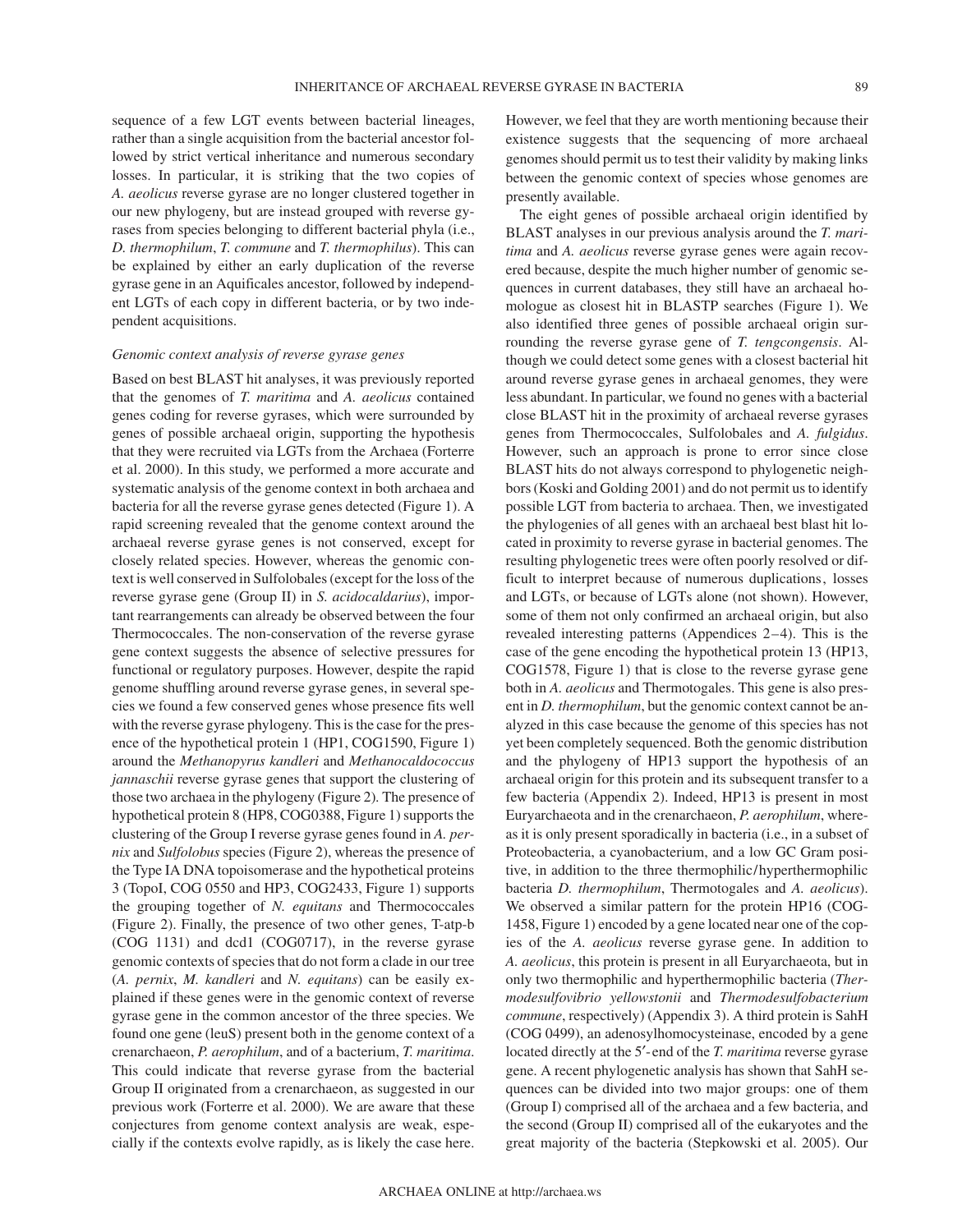more complete Group I SahH phylogeny confirms this result (Appendix 4), but it also indicates that Group I SahH are present in all bacteria that contain a chromosomal reverse gyrase, and that 23 of the 34 (68%) bacterial species harboring a Group I SahH are either thermophiles or hyperthermophiles (underlined species in Appendix 4). Conversely, bacterial Group II SahH (several hundreds) are all from non-hyperthermophilic species. Accordingly, we suggest that bacterial Group I SahH genes were acquired via an LGT event, possibly concomitantly with reverse gyrase, from an ancestral hyperthermophilic-adapted archaeal protein.

It is tempting to speculate that the presence of genes of archaeal origin in the vicinity of the reverse gyrase genes in the genomes of thermophilic and hyperthermophilic bacteria identifies a trace of the initial (and possibly massive) co-transfer of genes coding for hyperthermophilic-adapted proteins (including reverse gyrase) from archaea to bacteria when the latter started to adapt to hyperthermophilic environments (Aravind et al. 1998, Nelson et al. 1999, Koonin et al. 2001). A second and more prosaic hypothesis remains that these observations simply reflect more recent LGT events occurring in yet to be identified organisms coexisting in similar environments. However, our phylogenetic analyses did not reveal obvious recent LGT events of archaeal genes to bacteria (i.e., no short bacterial branch emerges within an archaeal assemblage). The apparent absence of recent LGT events of reverse gyrase and surrounding genes between the prokaryotic domains could be explained by gaps in our knowledge of hyperthermophile organisms diversity and in available data or by the fact that gene transfer occurs more easily between bacteria (intra-domain) than between archaea and bacteria (inter-domain). In that case, the presence of reverse gyrase and other archaeal genes in thermophilic and hyperthermophilic bacteria would testify to a limited number of massive ancient transfers that occurred under high selective pressure when the first bacteria ventured into high temperature environments already occupied by hyperthermophilic archaea.

In conclusion, our updated phylogenomic analyses of all reverse gyrase genes in archaea and bacteria confirm that a reverse gyrase is systematically present in all hyperthermophiles, in agreement with the importance of this enzyme for survival at high temperatures. Because we found a reverse gyrase gene in some thermophilic bacteria, we also confirm previous biochemical results that detected reverse gyrase activity in several thermophilic (but non-hyperthermophilic) organisms. In contrast to hyperthermophiles, the presence of a reverse gyrase in thermophiles appears to be optional (as exemplified by the presence of reverse gyrase in *T. thermophilus* strain HB8 and its absence in the strain HB27). The congruence between the phylogeny of archaeal reverse gyrases and that of archaeal species history suggests that the gene coding for reverse gyrase was probably not affected by LGTs during archaeal evolution. Conversely, a late acquisition of reverse gyrase in bacteria via LGT from archaeal donors followed by spreading individual LGT is supported by the complex relationships between bacterial reverse gyrase sequences, and by the presence of genes of archaeal origin around reverse gyrase genes in bacterial genomes. The phylogenetic analysis of some of these genes suggests that they may have been cotransferred with reverse gyrase and may have contributed to thermoadaptation in bacteria. In our opinion, it is likely that the first bacteria that fixed the reverse gyrase gene were already thermophilic, and that the presence of this enzyme helped some of them to become hyperthermophiles. This suggests that the presence of reverse gyrase should bring some selective advantage even in thermophilic species (explaining why some thermophilic bacteria contain a reverse gyrase coding gene), despite the fact that a reverse gyrase deleted hyperthermophilic mutant can grow at a temperature of 90 °C in the laboratory. It would be useful to perform competition experiments between wild type and reverse gyrase mutants at different temperatures to gain better insight into the role of this enzyme in vivo. In particular, if reverse gyrase is involved in DNA repair, it is possible that the advantage to a thermophile or a hyperthermophile of possessing a reverse gyrase gene can be fully appreciated only under stressful conditions that challenge DNA integrity. Finally, it should be interesting to study in more detail the physiology of all bacteria described here in which reverse gyrase has been discovered in order to verify their optimal and maximal growth temperatures, and to compare them systematically with thermophilic bacteria lacking this unique enzyme.

#### **Acknowledgments**

The authors are grateful to Simonetta Gribaldo for her comments and careful reading of the manuscript.

#### **References**

- Altschul, S.F., W. Gish, W. Miller, E.W. Myers and D.J. Lipman. 1990. Basic local alignment search tool. J. Mol. Biol. 215: 403–410.
- Aravind, L., R.L. Tatusov, Y.I. Wolf, D.R. Walker and E.V. Koonin. 1998. Evidence for massive gene exchange between archaeal and bacterial hyperthermophiles. Trends Genet. 14:442–444.
- Atomi, H., R. Matsumi and T. Imanaka. 2004. Reverse gyrase is not a prerequisite for hyperthermophilic life. J. Bacteriol. 186: 4829–4833.
- Bapteste, E., C. Brochier and Y. Boucher. 2005. Higher-level classification of the Archaea: evolution of methanogenesis and methanogens. Archaea 1:353–363.
- Bouthier de la tour, C., C. Portemer, R. Huber, P. Forterre and M. Duguet. 1991. Reverse gyrase in thermophilic eubacteria. J. Bacteriol. 173:3921–3923.
- Brochier, C. and H. Philippe. 2002. A non-hyperthermophilic ancestor for bacteria. Nature 417:244.
- Brochier, C., P. Forterre and S. Gribaldo. 2005*a*. An emerging phylogenetic core of Archaea: phylogenies of transcription and translation machineries converge following addition of new genome sequences. BMC Evol. Biol. 5:36.
- Brochier, C., S. Gribaldo, Y. Zivanovic, F. Confalonieri and P. Forterre. 2005*b*. Nanoarchaea: representatives of a novel archaeal phylum or a fast-evolving euryarchaeal lineage related to Thermococcales? Genome Biol. 6:R42.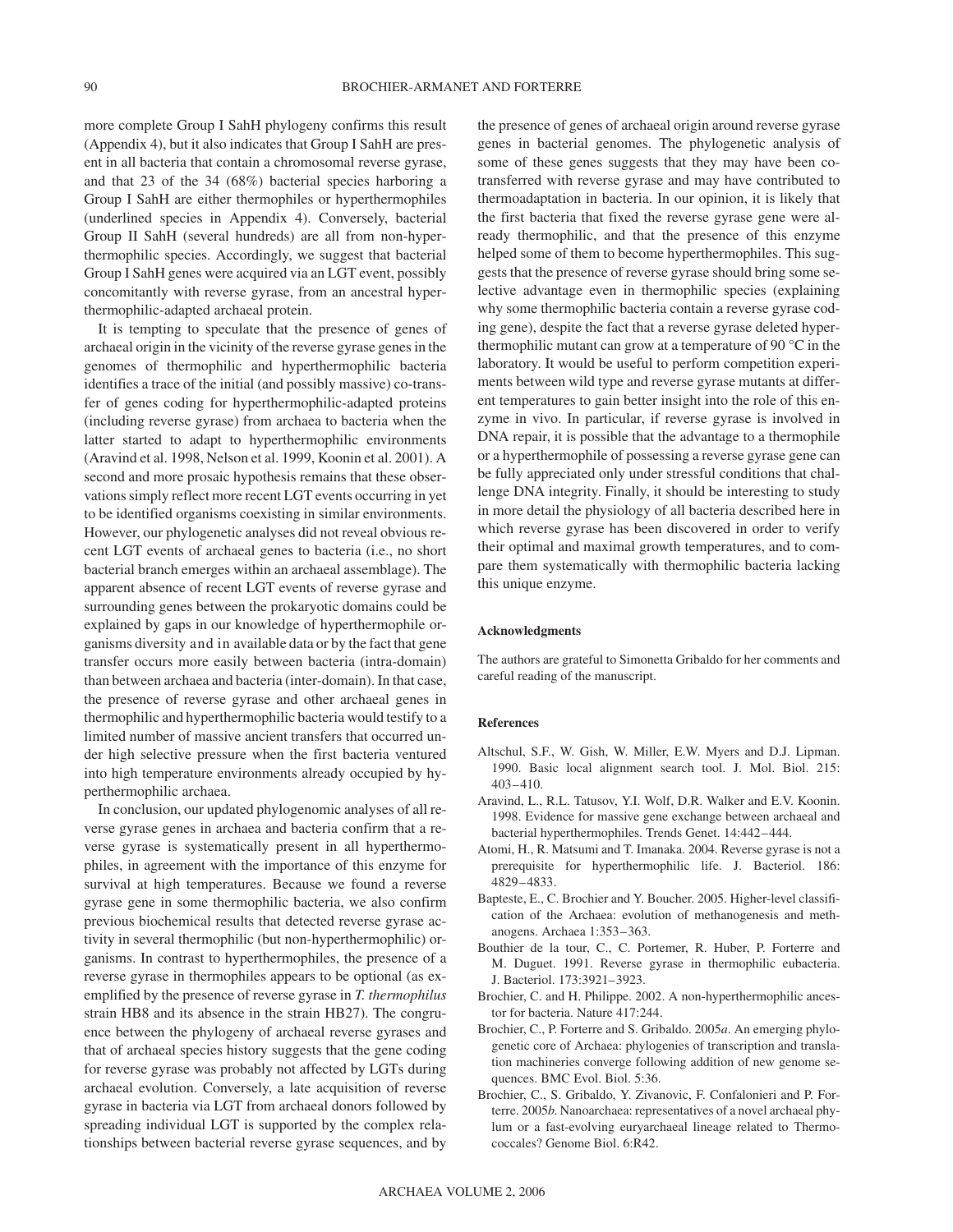- Charbonnier, F., and P. Forterre. 1994. Comparison of plasmid DNA topology among mesophilic and thermophilic eubacteria and archaebacteria. J. Bacteriol. 176:1251–1259.
- Declais, A.C., J. Marsault, F. Confalonieri, C. Bouthier de la tour and M. Duguet. 2000. Reverse gyrase, the two domains intimately cooperate to promote positive supercoiling. J. Biol. Chem. 275: 19,498–19,504.
- Forterre, P. 2002. A hot story from comparative genomics: reverse gyrase is the only hyperthermophile-specific protein. Trends Genet. 18:236–237.
- Forterre, P., C. Bouthier de la tour, H. Philippe and M. Duguet. 2000. Reverse gyrase from hyperthermophiles: probable transfer of a thermoadaptation trait from archaea to bacteria. Trends Genet. 16:152–154.
- Forterre, P., C. Brochier and H. Philippe. 2002. Evolution of the Archaea. Theor. Popul. Biol. 6:409–422.
- Galtier, N., N. Tourasse and M. Gouy. 1999. A nonhyperthermophilic common ancestor to extant life forms. Science 283:220–221.
- Guindon, S. and O. Gascuel. 2003. A simple, fast, and accurate algorithm to estimate large phylogenies by maximum likelihood. Syst. Biol. 52:696–704.
- Guipaud, O., E. Marguet, K.M. Noll, C.B. de la Tour and P. Forterre. 1997. Both DNA gyrase and reverse gyrase are present in the hyperthermophilic bacterium *Thermotoga maritima*. Proc. Natl. Acad. Sci. USA 94:10,606–10,611.
- Henne, A., H. Bruggemann, C. Raasch et al. 2004. The genome sequence of the extreme thermophile *Thermus thermophilus*. Nat. Biotechnol. 22:547–553.
- Huber, H., M.J. Hohn, R. Rachel, T. Fuchs, V.C. Wimmer and K.O. Stetter. 2002. A new phylum of Archaea represented by a nanosized hyperthermophilic symbiont. Nature 417:63–67.
- Kampmann, M. and D. Stock. 2004. Reverse gyrase has heat-protective DNA chaperone activity independent of supercoiling. Nucleic Acids Res. 32:3537–3545.
- Kikuchi, A. and K. Asai. 1984. Reverse gyrase—a topoisomerase which introduces positive superhelical turns into DNA. Nature 309:677–681.
- Koonin, E.V., K.S. Makarova and L. Aravind. 2001. Horizontal gene transfer in prokaryotes: quantification and classification. Annu. Rev. Microbiol. 55:709–742.
- Koski, L.B. and G.B. Golding. 2001. The closest BLAST hit is often not the nearest neighbor. J. Mol. Evol. 52:540–542.
- Lopez-Garcia, P. and P. Forterre. 2000. DNA topology and the thermal stress response, a tale from mesophiles and hyperthermophiles. Bioessays 22:738–746.
- Marguet, E. and P. Forterre. 1994. DNA stability at temperatures typical for hyperthermophiles. Nucleic Acids Res. 22:1681–1686.
- Napoli, A., A. Valenti, V. Salerno, M. Nadal, F. Garnier, M. Rossi and M. Ciaramella. 2004. Reverse gyrase recruitment to DNA after UV light irradiation in *Sulfolobus solfataricus*. J. Biol. Chem. 279: 33,192–33,198.
- Nelson, K.E., R.A. Clayton, S.R. Gill et al. 1999. Evidence for lateral gene transfer between archaea and bacteria from genome sequence of *Thermotoga maritima*. Nature 399:323–329.
- Nisbet, E.G. and C.M.R. Fowler. 1996. Some like it hot. Nature 382: 404–406.
- Philippe, H. 1993. MUST, a computer package of Management Utilities for Sequences and Trees. Nucleic Acids Res. 21:5264–5272.
- Ronquist, F. and J.P. Huelsenbeck. 2003. MrBayes 3: Bayesian phylogenetic inference under mixed models. Bioinformatics 19: 1572–1574.
- Stepkowski, T., K. Brzezinski, A.B. Legocki, M. Jaskolski and G. Bena. 2005. Bayesian phylogenetic analysis reveals two-domain topology of S-adenosylhomocysteine hydrolase protein sequences. Mol. Phylogenet. Evol. 34:15–28.
- Stetter, K.O. 1989. Extremely thermophilic chemolithoautotrophic archaebacteria. *In* Autotrophic Bacteria. Eds. H.G. Schlegel and B. Bowien. Science Tech. Publishers and Springer-Verlag, Berlin, pp 167–171.
- Stetter, K.O. 1996. Hyperthermophiles in the history of life. Ciba Found Symp. J. Wiley, Chichester, U.K. 202:1–10.
- Thompson, J.D., D.G. Higgins and T.J. Gibson. 1994. CLUSTAL W: improving the sensitivity of progressive multiple sequence alignment through sequence weighting, position-specific gap penalties and weight matrix choice. Nucleic Acids Res. 22:4673–4680.
- Waters, E., M.J. Hohn, I. Ahel et al. 2003. The genome of *Nanoarchaeum equitans*: insights into early archaeal evolution and derived parasitism. Proc. Natl. Acad. Sci. USA 100:12,984–12,988.
- Woese, C.R., G.J. Olsen, M. Ibba and D. Soll. 2000. AminoacyltRNA synthetases, the genetic code, and the evolutionary process. Microbiol. Mol. Biol. Rev. 64:202–236.

## **Appendices**

MIPARYAAYCPNCGGEVESERLAAGLACARCQPDPAKPPLAGALARFFAQEEALADWARFFAAHVGAPFW PLORAWAARVVOGRSFAMLAPTGIGKTTFGLLTALWLAREGRRSYLVFPTRLLVAOAAERLRALGAPFVA YTGKPKEKEALLEGERPIGLFTVAFLYKNHARLPRPVDFLFVDDVDSLLKSARNVDRVLELLGFTPEDLE KGLSLIRLRRKNPEEAERMAEGLRRKARGVLAVASATARPRSPRVHLFRELLGFEVGTPSFALRKVADLY EEAFGLSOEALWARGAEWARRLGGGGLLFLPGDLPKEAALDLARFLRAOGLRAKAYLEPEALEAFRRGEA DHLVGFASWRNPLARGLDLPGRVRYALFLGVPKLRFALGEDLAPGELVRLGLALLPLLEDPGLKALVRSL ARRPGLQEKEVAPLRQALLERLADPAFRARVAESPEVGLTFLGEKPVLVFADVTGYLQASGRTSRLTPAG LTQGLALLLAEDRKAFTALMRRLGYLLEAPPRPVAEVDLEALLKRVDEDRDRLARGERGGLALPERVVVV ESPNKARTLAGFFGRPMRRYLPGLVVYEALSEEGYLVVTATRGHVTDLALRGGLYGVETAPAYRPRYHPL RACPEGSVPDPFCPDGRASRPDRDRALEALRSLALEAQDFLLATDPDTEGEKIAWDVLLALRAFGKEVAR GEFHAVTPRAFLEALRRPREVKEDLVEAOMVRRIADRWIGFALSEDLOKLLRRRSLSAGRVOTPVLGWVI AREREARTRLPFTEVALRGLTLRFPGEVKAKTLLLEVLEEGEREONPLPPYITDALLADASKEGFRVPEA MALAODLFEAGLITYHRTDATRVAPEGMALARRLIEARFGPEHARPRPWGEGGAHEAIRPTRLLWPEDLE EAGLLAALPLSEAHGRLYSLIFRRFLASQMAPARVREKRLRACLGEACQELTLRVALLFPGFARVWPLGL DPDLEAGPYAVAPKTVRLPKAARYTEGELVAEMKRRGLGRPSTYAATVERLLERRYVVRRGPFLVPTRLG MRPKTVRLPKAARYTEGELVVEMKRRGLGRPSTYAATVERLLERRYVVRRGPFLVPTRLG ERVYALLTERPPLAPVARRFVGEAFTREVEAWMDRVEAGEDPVPLLRELHRATLALLEALEDEGHS ERVYALLTERPPLAPVARRFVGEAFTRAVEAWMDRVEAGEDPVPLLRELHRATLALLEALEDE

Appendix 1. Alignment between the reverse gyrase sequence from *Thermus thermophilus* HB8 strain (green, bold) and the hypothetical protein sequence located at the TTP0124 locus from *T. thermophilus* HB27 strain (orange). Symbol: "-" = missing amino acids.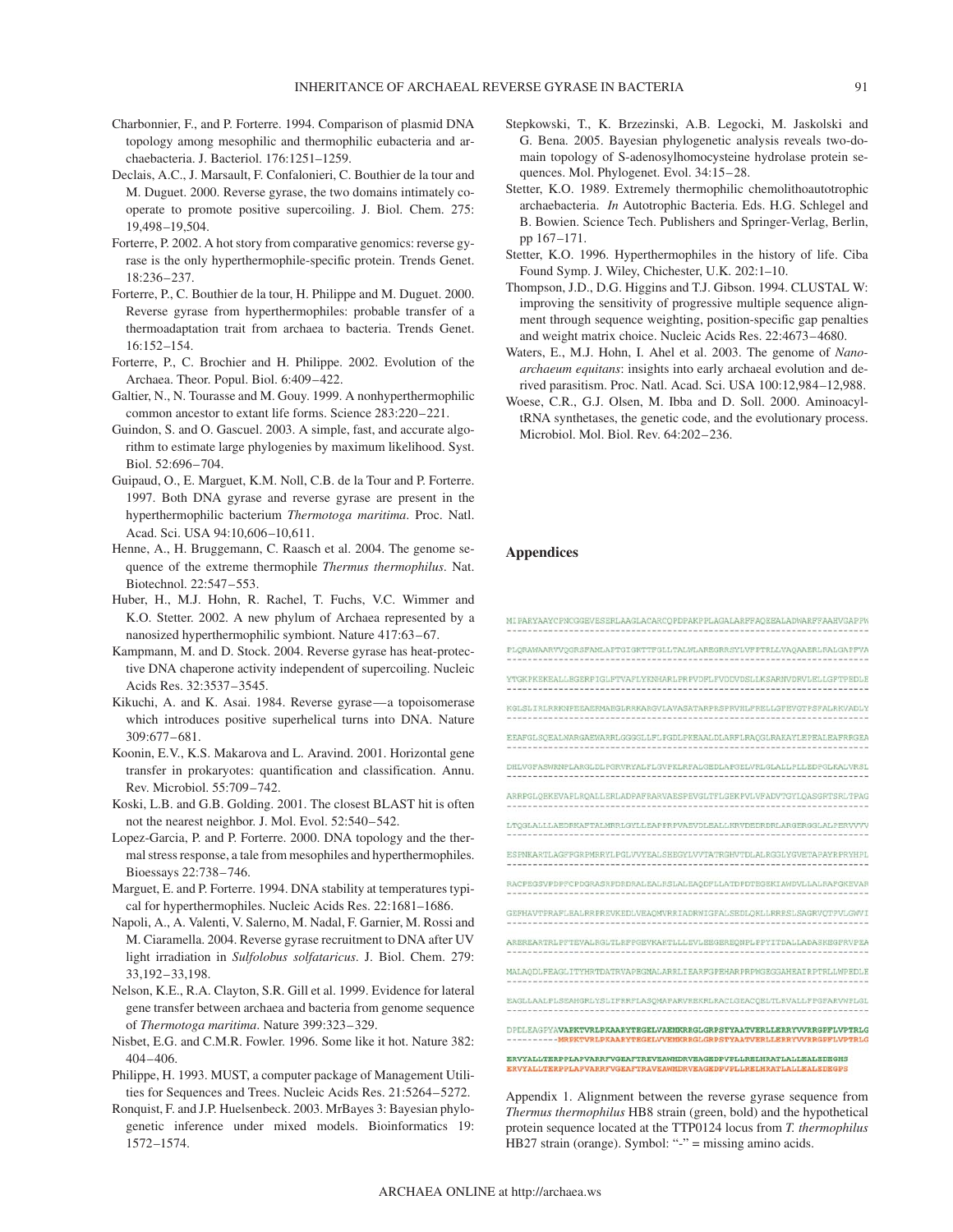## 92 BROCHIER-ARMANET AND FORTERRE



Appendix 2. Maximum likelihood unrooted phylogenetic tree of the hypothetical protein HP13 (Figure 1). The tree was calculated by PHYML (JTT model, gamma correction (eight discrete classes), an estimated alpha parameter and an estimation of the proportion of invariant positions). Numbers at nodes are bootstrap values calculated from 1000 replicates by PHYML. The scale bar represents the percentage of substitutions per site. Underlined species are hyperthermophilic or thermophilic bacteria.



Appendix 3. Maximum likelihood unrooted phylogenetic tree of the hypothetical protein HP16 (Figure 1). The tree was calculated by PHYML (JTT model, gamma correction (eight discrete classes), an estimated alpha parameter and an estimation of the proportion of invariant positions). Numbers at nodes are bootstrap values calculated from 1000 replicates by PHYML. The scale bar represents the percentage of substitutions per site. Underlined species are hyperthermophilic or thermophilic bacteria.

ARCHAEA VOLUME 2, 2006